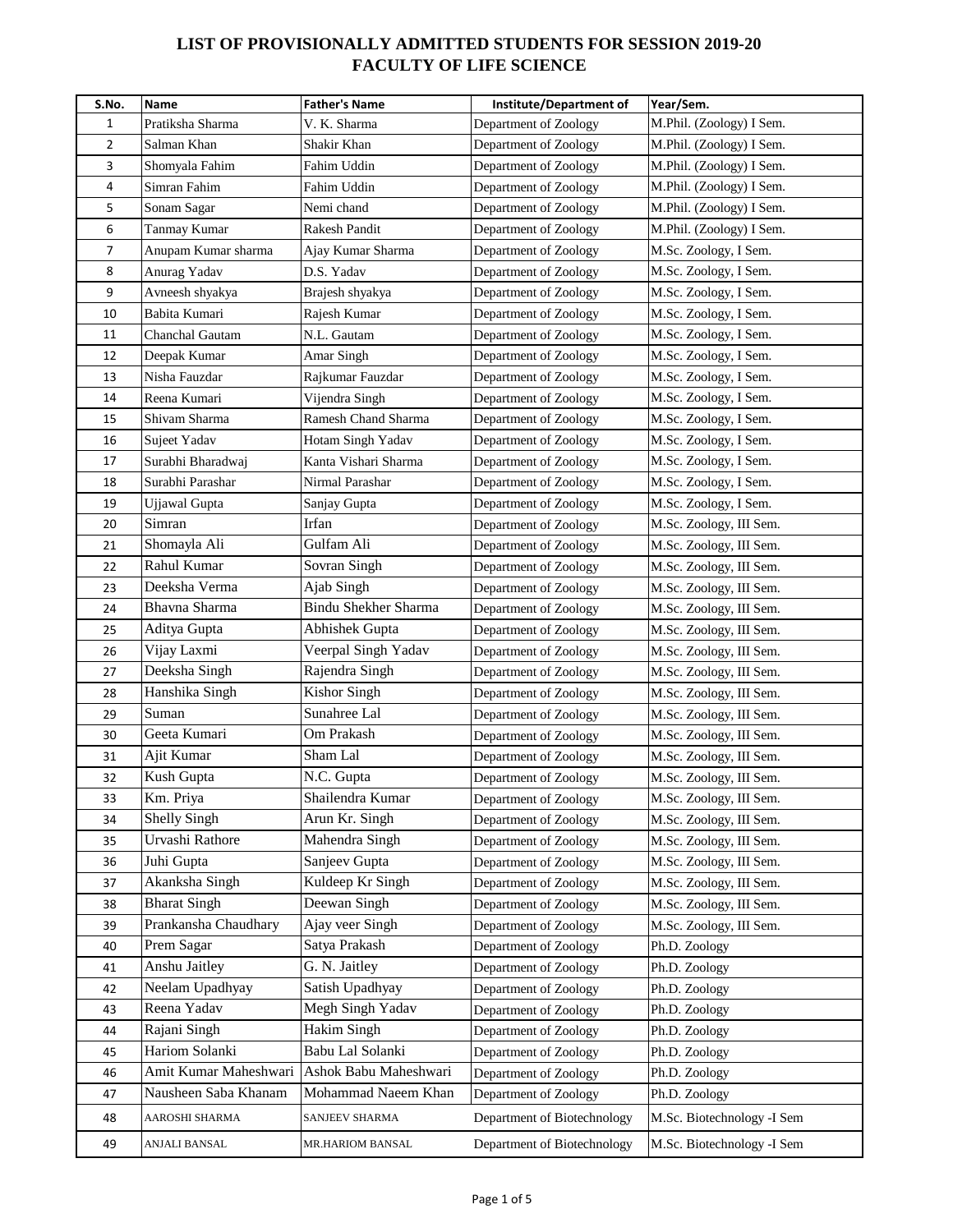| S.No. | Name               | <b>Father's Name</b>       | Institute/Department of     | Year/Sem.                    |
|-------|--------------------|----------------------------|-----------------------------|------------------------------|
| 50    | ANSHUL KUMAR       | SATISH CHANDRA             | Department of Biotechnology | M.Sc. Biotechnology -I Sem   |
| 51    | DIKSHA SINGH       | <b>BHOOPENDRA SINGH</b>    | Department of Biotechnology | M.Sc. Biotechnology -I Sem   |
| 52    | JANVI JIVNANI      | <b>GOKUL CHAND JIVNANI</b> | Department of Biotechnology | M.Sc. Biotechnology -I Sem   |
| 53    | KRISHNA MAHAJAN    | SHIV KUMAR MAHAJAN         | Department of Biotechnology | M.Sc. Biotechnology -I Sem   |
| 54    | MANU YADAV         | SHRI NIWAS YADAV           | Department of Biotechnology | M.Sc. Biotechnology -I Sem   |
| 55    | MOHD ZAMA ANSARI   | MR MOHD AZWAR              | Department of Biotechnology | M.Sc. Biotechnology -I Sem   |
| 56    | MONIKA BANSAL      | SANJAY BANSAL              | Department of Biotechnology | M.Sc. Biotechnology -I Sem   |
| 57    | MUSKAN ALI         | KAYYUM ALI                 | Department of Biotechnology | M.Sc. Biotechnology -I Sem   |
| 58    | NIGHAT PARVEEN     | SULEMAN KHAN               | Department of Biotechnology | M.Sc. Biotechnology -I Sem   |
| 59    | POOJA              | LATE MR. JAYNARAYAN        | Department of Biotechnology | M.Sc. Biotechnology -I Sem   |
| 60    | POOJA DIWAKAR      | <b>SURESH PRASAD</b>       | Department of Biotechnology | M.Sc. Biotechnology -I Sem   |
| 61    | RASHMI MISHRA      | KS MISHRA                  | Department of Biotechnology | M.Sc. Biotechnology -I Sem   |
| 62    | RAVI SHANKAR       | <b>JAGAT SINGH</b>         | Department of Biotechnology | M.Sc. Biotechnology -I Sem   |
| 63    | <b>REEMA SINGH</b> | MURARI SINGH               | Department of Biotechnology | M.Sc. Biotechnology -I Sem   |
| 64    | RINKY SHUKLA       | ATUL SHUKLA                | Department of Biotechnology | M.Sc. Biotechnology -I Sem   |
| 65    | SHALINI SINGH      | BHOOP SINGH                | Department of Biotechnology | M.Sc. Biotechnology -I Sem   |
| 66    | SHEETAL GUPTA      | VIJAY GUPTA                | Department of Biotechnology | M.Sc. Biotechnology -I Sem   |
| 67    | SHIVANI MITTAL     | SANTOSH KUMAR MITTAL       | Department of Biotechnology | M.Sc. Biotechnology -I Sem   |
| 68    | ANSHIKA VARSHNEY   | <b>BHUVNENDRA VARSHNEY</b> | Department of Biotechnology | M.Sc. Biotechnology -III Sem |
| 69    | ARTI YADAV         | SHIVPAL SINGH              | Department of Biotechnology | M.Sc. Biotechnology -III Sem |
| 70    | DHEERAJ KUMAR      | CHARANDAS                  | Department of Biotechnology | M.Sc. Biotechnology -III Sem |
| 71    | GARIMA JAIN        | MAHENDRA KUMAR JAIN        | Department of Biotechnology | M.Sc. Biotechnology -III Sem |
| 72    | HRIDYESH RIYAAR    | KUMARPAL SINGH             | Department of Biotechnology | M.Sc. Biotechnology -III Sem |
| 73    | JYOTI CHAUDHARY    | NARENDRA CHAUDHARY         | Department of Biotechnology | M.Sc. Biotechnology -III Sem |
| 74    | KALPANA            | <b>BABULAL KHIRWAR</b>     | Department of Biotechnology | M.Sc. Biotechnology -III Sem |
| 75    | KALPNA SAHAY       | JAGDISH SAHAY              | Department of Biotechnology | M.Sc. Biotechnology -III Sem |
| 76    | KM CHAYANIKA       | KAMLESH KUMAR              | Department of Biotechnology | M.Sc. Biotechnology -III Sem |
| 77    | MANIDEEP SOOD      | <b>ANUJ SOOD</b>           | Department of Biotechnology | M.Sc. Biotechnology -III Sem |
| 78    | MANISHA SHARMA     | LALIT KUMAR SHARMA         | Department of Biotechnology | M.Sc. Biotechnology -III Sem |
| 79    | NISHA SINGH PAWAR  | <b>JANAK SINGH PAWAR</b>   | Department of Biotechnology | M.Sc. Biotechnology -III Sem |
| 80    | POOJA GUPTA        | KAILASH CHANDRA GUPTA      | Department of Biotechnology | M.Sc. Biotechnology -III Sem |
| 81    | PRANCHAL RAJPUT    | RAVINDRA RAJPUT            | Department of Biotechnology | M.Sc. Biotechnology -III Sem |
| 82    | PRASHANT SHARMA    | SURESH CHAND SHARMA        | Department of Biotechnology | M.Sc. Biotechnology -III Sem |
| 83    | ROHIT KUMAR TIWARI | KRISHAN MOHAN TIWARI       | Department of Biotechnology | M.Sc. Biotechnology -III Sem |
| 84    | SHIKHA SAXENA      | ANOOP KUMAR SAXENA         | Department of Biotechnology | M.Sc. Biotechnology -III Sem |
| 85    | SHIVANGI SHARMA    | RAM BILASH SHARMA          | Department of Biotechnology | M.Sc. Biotechnology -III Sem |
| 86    | SUPTI NANDI        | SUBODH NANDI               | Department of Biotechnology | M.Sc. Biotechnology -III Sem |
| 87    | TWINKLE AGARWAL    | VIJAY AGARWAL              | Department of Biotechnology | M.Sc. Biotechnology -III Sem |
| 88    | Anshu              | <b>Udayveer Singh</b>      | Department of Botany        | M.Sc. Botany -I Sem          |
| 89    | Khalid Bashir      | <b>Bashir Ahmed</b>        | Department of Botany        | M.Sc. Botany -I Sem          |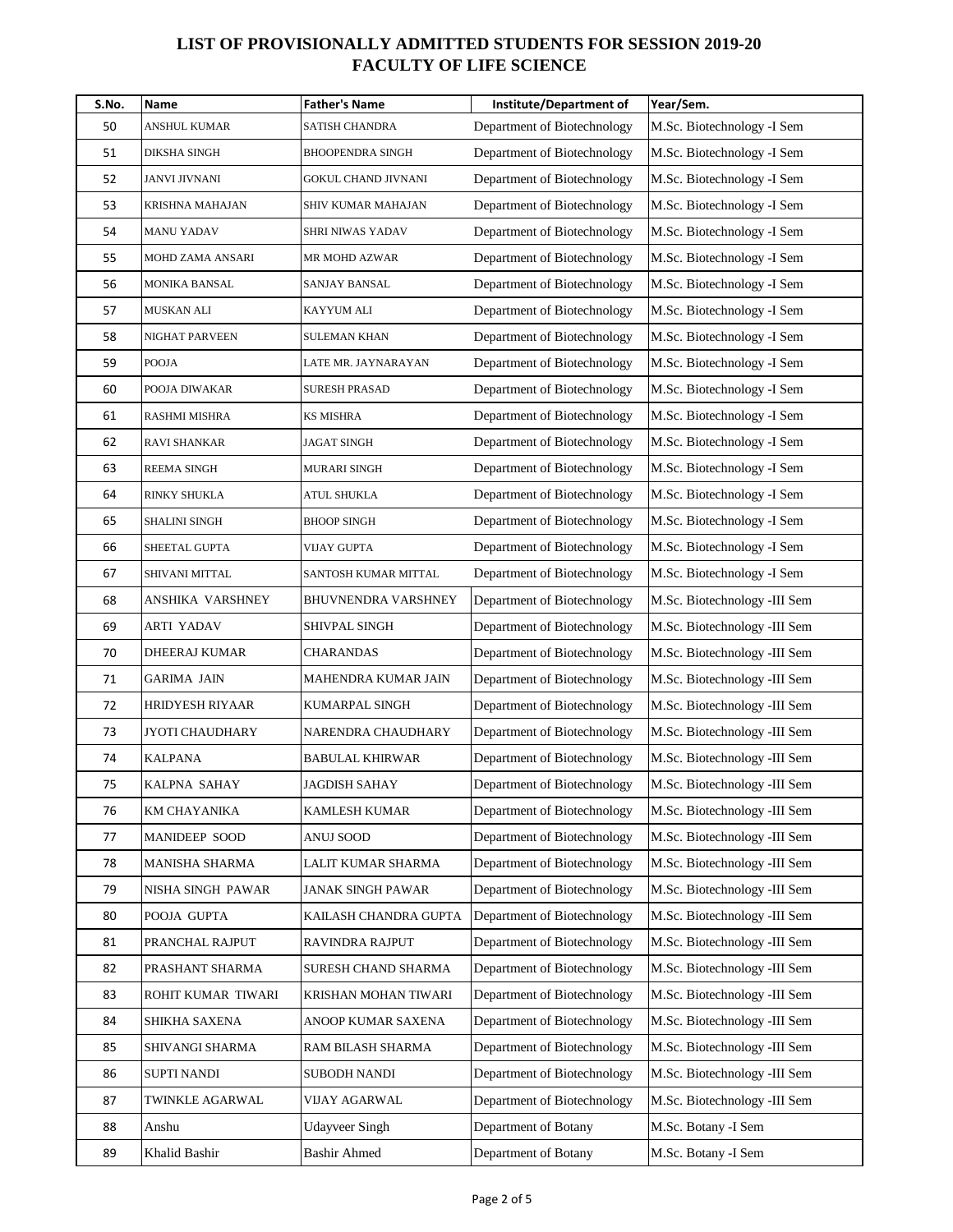| S.No. | Name                               | <b>Father's Name</b>  | Institute/Department of | Year/Sem.                   |
|-------|------------------------------------|-----------------------|-------------------------|-----------------------------|
| 90    | Megha Mahour                       | Narsingh Pal          | Department of Botany    | M.Sc. Botany -I Sem         |
| 91    | Mohd. Shahid Malik                 | Shafait Hussain       | Department of Botany    | M.Sc. Botany -I Sem         |
| 92    | Parul Keshiv                       | Mohan lal Kasiv       | Department of Botany    | M.Sc. Botany -I Sem         |
| 93    | Vrinda Pandey                      | S.K.Pandey            | Department of Botany    | M.Sc. Botany -I Sem         |
| 94    | Prity Raghav                       | Mahesh Raghav         | Department of Botany    | M.Sc. Botany -I Sem         |
| 95    | <b>ANKUR JOSHI</b>                 | TAPESH SHARMA         | Department of Botany    | M.Sc. Botany -III Sem       |
| 96    | PINTU SINGH                        | BUDHPAL SINGH         | Department of Botany    | M.Sc. Botany -III Sem       |
| 97    | SHASHANK PATEL                     | ALOK PATEL            | Department of Botany    | M.Sc. Botany -III Sem       |
| 98    | KALPANA RAGHAV                     | RAMAUTAR SINGH        | Department of Botany    | M.Sc. Botany -III Sem       |
| 99    | ANSHIKA GAUTAM                     | SHANKAR LAL GAUTAM    | Department of Botany    | M.Sc. Botany -III Sem       |
| 100   | Monika                             | R.S.Solanki           | Department of Botany    | M.Phil Botany - I Sem       |
| 101   | Rajat Prtap Singh                  | Arvind Singh          | Department of Botany    | M.Phil Botany - I Sem       |
| 102   | NEHA UPADHYAY                      | R.N. UPADHYAY         | Department of Botany    | Ph.D. Botany                |
| 103   | Rashmi Vamil                       | Harendra Singh        | Department of Botany    | Ph.D. Botany                |
| 104   | ABHISHEK GUPTA                     | NAVDEEP GUPTA         | Deptt. of Microbiology  | M.Sc. Microbiology I Sem.   |
| 105   | <b>AJENDRA KUMAR</b>               | <b>FULVARI LAL</b>    | Deptt. of Microbiology  | M.Sc. Microbiology I Sem.   |
| 106   | AMAN PACHAURI                      | SHASHIKANT PACHAURI   | Deptt. of Microbiology  | M.Sc. Microbiology I Sem.   |
| 107   | ANUBHEE KULSHRESTHA                | SUNDEEP KULSHRESTHA   | Deptt. of Microbiology  | M.Sc. Microbiology I Sem.   |
| 108   | AYAN VERMA                         | RAKESH KUMAR VERMA    | Deptt. of Microbiology  | M.Sc. Microbiology I Sem.   |
| 109   | <b>AYAN VERMA</b>                  | RAKESH KUMAR VERMA    | Deptt. of Microbiology  | M.Sc. Microbiology I Sem.   |
| 110   | <b>BUNTY SINGH CHAHAR</b>          | <b>BALVEER SINGH</b>  | Deptt. of Microbiology  | M.Sc. Microbiology I Sem.   |
| 111   | HARSHITA SINGH                     | <b>HARI BABU</b>      | Deptt. of Microbiology  | M.Sc. Microbiology I Sem.   |
| 112   | KAUSHAL KISHORE                    | LAXMAN PRASAD         | Deptt. of Microbiology  | M.Sc. Microbiology I Sem.   |
| 113   | <b>KAVITA</b>                      | <b>DHARMVEER</b>      | Deptt. of Microbiology  | M.Sc. Microbiology I Sem.   |
| 114   | KM.PHOOL KUMARI PANDE DINESH KUMAR |                       | Deptt. of Microbiology  | M.Sc. Microbiology I Sem.   |
| 115   | MEGHA GUPTA                        | SANJAY GUPTA          | Deptt. of Microbiology  | M.Sc. Microbiology I Sem.   |
| 116   | NIDHI SHARMA                       | BIRENDRA KUMAR SHARMA | Deptt. of Microbiology  | M.Sc. Microbiology I Sem.   |
| 117   | POOJA DIXIT                        | SHAILENDRA DIXIT      | Deptt. of Microbiology  | M.Sc. Microbiology I Sem.   |
| 118   | PRERNA AGARAWAL                    | LAXMAN KUMAR AGARWAL  | Deptt. of Microbiology  | M.Sc. Microbiology I Sem.   |
| 119   | PRIYANKA SHARMA                    | GIRINATH SHARMA       | Deptt. of Microbiology  | M.Sc. Microbiology I Sem.   |
| 120   | PUSHPENDRA SINGH                   | KUMARPAL SINGH        | Deptt. of Microbiology  | M.Sc. Microbiology I Sem.   |
| 121   | <b>RESHU GAUR</b>                  | HEMANT KUMAR SHARMA   | Deptt. of Microbiology  | M.Sc. Microbiology I Sem.   |
| 122   | <b>SANA KAZAMI</b>                 | SARWAT ALI KAZMI      | Deptt. of Microbiology  | M.Sc. Microbiology I Sem.   |
| 123   | SHIKHA GOYAL                       | SATISH GOYAL          | Deptt. of Microbiology  | M.Sc. Microbiology I Sem.   |
| 124   | SHWETA RATHOUR                     | SHYAM SUNDER RATHOUR  | Deptt. of Microbiology  | M.Sc. Microbiology I Sem.   |
| 125   | Jaipriya                           | Kalyan Singh          | Deptt. of Microbiology  | M.Sc. Microbiology III Sem. |
| 126   | Juned Ali                          | Mr.Chiraguddin        | Deptt. of Microbiology  | M.Sc. Microbiology III Sem. |
| 127   | Kavendra Singh Baghel              | Kundan Singh          | Deptt. of Microbiology  | M.Sc. Microbiology III Sem. |
| 128   | Km Lalita                          | Ambika Prasad         | Deptt. of Microbiology  | M.Sc. Microbiology III Sem. |
| 129   | MohdZeeshan                        | Mohd Ansar            | Deptt. of Microbiology  | M.Sc. Microbiology III Sem. |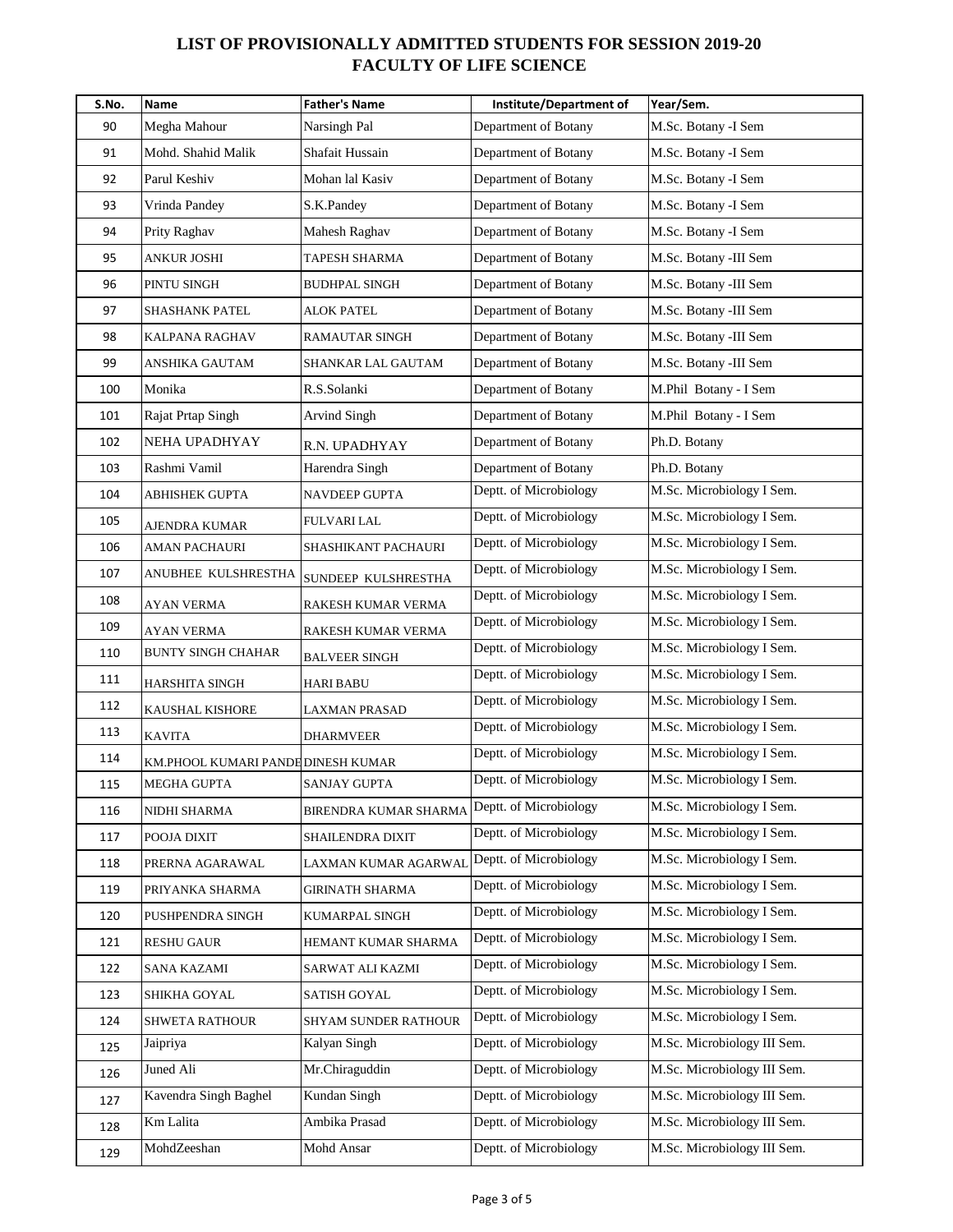| S.No. | Name                | <b>Father's Name</b>   | Institute/Department of    | Year/Sem.                    |
|-------|---------------------|------------------------|----------------------------|------------------------------|
| 130   | Navnit Rajput       | Surendrapal Singh      | Deptt. of Microbiology     | M.Sc. Microbiology III Sem.  |
| 131   | Neha Sharma         | Satya Prakash Sharma   | Deptt. of Microbiology     | M.Sc. Microbiology III Sem.  |
| 132   | NehaVerma           | Daya Shanker           | Deptt. of Microbiology     | M.Sc. Microbiology III Sem.  |
| 133   | Nidhi Singh         | Shri Mohan Lal         | Deptt. of Microbiology     | M.Sc. Microbiology III Sem.  |
| 134   | OmveerYadav         | <b>JayveerYadav</b>    | Deptt. of Microbiology     | M.Sc. Microbiology III Sem.  |
| 135   | Parul Maurya        | Jeetlal                | Deptt. of Microbiology     | M.Sc. Microbiology III Sem.  |
| 136   | Priya Kumari Gola   | Rajesh Kumar Gola      | Deptt. of Microbiology     | M.Sc. Microbiology III Sem.  |
| 137   | Rahamat Khan        | Tahir Hassan Khan      | Deptt. of Microbiology     | M.Sc. Microbiology III Sem.  |
| 138   | Sahil Singh Alagh   | Tejinder Singh         | Deptt. of Microbiology     | M.Sc. Microbiology III Sem.  |
| 139   | Sakshi Nigam        | Satish Nigam           | Deptt. of Microbiology     | M.Sc. Microbiology III Sem.  |
| 140   | Vijay Kumar         | Dharm Singh            | Deptt. of Microbiology     | M.Sc. Microbiology III Sem.  |
| 141   | DIKSHA DUBEY        | PRADEEP KUMAR DUBEY    | Deptt. of Microbiology     | M.Sc. Microbiology III Sem.  |
| 142   | Afreen              | Ayyub Uddin            | Department of Biochemistry | M.Sc. Biochemistry -I Sem.   |
| 143   | Akanksha Kumari     | Devendra kumar         | Department of Biochemistry | M.Sc. Biochemistry -I Sem.   |
| 144   | Akanksha Rai        | Harilal                | Department of Biochemistry | M.Sc. Biochemistry -I Sem.   |
| 145   | Anjali Singh        | Man mohan Singh        | Department of Biochemistry | M.Sc. Biochemistry -I Sem.   |
| 146   | Ekta Rawat          | <b>Omprakash Rawat</b> | Department of Biochemistry | M.Sc. Biochemistry -I Sem.   |
| 147   | Mohini Sharma       | <b>Udayveer Sharma</b> | Department of Biochemistry | M.Sc. Biochemistry -I Sem.   |
| 148   | Nijam Ali           | Ensad Ali              | Department of Biochemistry | M.Sc. Biochemistry -I Sem.   |
| 149   | Richa Sharma        | Mr.Rajkumar Sharma     | Department of Biochemistry | M.Sc. Biochemistry -I Sem.   |
| 150   | Sachin Singh Rawat  | Sheeshpal Singh        | Department of Biochemistry | M.Sc. Biochemistry -I Sem.   |
| 151   | Shashi bala         | Shyamvir Singh         | Department of Biochemistry | M.Sc. Biochemistry -I Sem.   |
| 152   | ARUN PRATAP SINGH   | KRISHNA GOPAL SINGH    | Department of Biochemistry | M.Sc. Biochemistry -III Sem. |
| 153   | <b>ATISHAY JAIN</b> | A K JAIN               | Department of Biochemistry | M.Sc. Biochemistry -III Sem. |
| 154   | CHOTELAL            | RAMJILAL               | Department of Biochemistry | M.Sc. Biochemistry -III Sem. |
| 155   | <b>DURGESH</b>      | <b>MR RAMROOP</b>      | Department of Biochemistry | M.Sc. Biochemistry -III Sem. |
| 156   | GAJENDRA SHARMA     | RANVEER SHARMA         | Department of Biochemistry | M.Sc. Biochemistry -III Sem. |
| 157   | GAYATRI CHAUHAN     | AVADHESH SINGH CHAUHAN | Department of Biochemistry | M.Sc. Biochemistry -III Sem. |
| 158   | HARI OM             | RAJENDRA SINGH         | Department of Biochemistry | M.Sc. Biochemistry -III Sem. |
| 159   | KOMAL SHARMA        | SUDHEER SHARMA         | Department of Biochemistry | M.Sc. Biochemistry -III Sem. |
| 160   | MANISH              | TIRAN SINGH            | Department of Biochemistry | M.Sc. Biochemistry -III Sem. |
| 161   | MINERVA SHARMA      | DR. R. K. SHARMA       | Department of Biochemistry | M.Sc. Biochemistry -III Sem. |
| 162   | MOHD NADEEM         | MOHD ANSAR             | Department of Biochemistry | M.Sc. Biochemistry -III Sem. |
| 163   | NAINCY SHAKYA       | YOGESH KUMAR SHAKYA    | Department of Biochemistry | M.Sc. Biochemistry -III Sem. |
| 164   | PRIYA SINGH         | DRAG VIJAY SINGH       | Department of Biochemistry | M.Sc. Biochemistry -III Sem. |
| 165   | SAKSHI SHARMA       | MANISH KUMAR SHARMA    | Department of Biochemistry | M.Sc. Biochemistry -III Sem. |
| 166   | SAUMYA SINGH        | AJIT KUMAR SINGH       | Department of Biochemistry | M.Sc. Biochemistry -III Sem. |
| 167   | SHALU KUMARI        | SHYAM LAL              | Department of Biochemistry | M.Sc. Biochemistry -III Sem. |
| 168   | MANZOOR AHMAD WANI  | GHULAM NABI WANI       | Department of Forestry     | M.Sc. Forestry I Sem         |
| 169   | JAY PRAKASH         | LAXMIKANT              | Department of Forestry     | M.Sc. Forestry I Sem         |